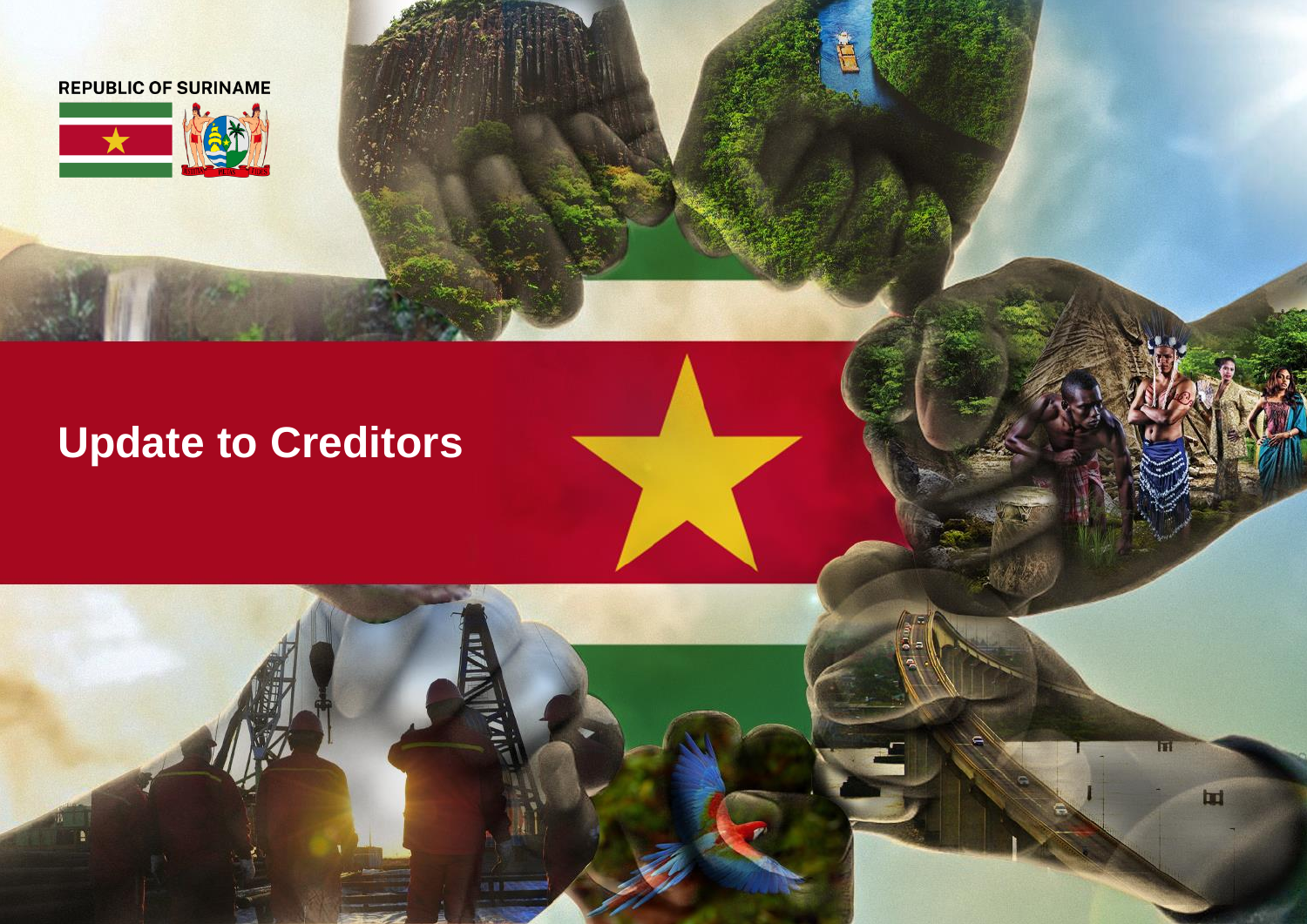## **Disclaimer**

This document (the "Document") has been prepared by the Ministry of Finance of the Republic of Suriname (the "Republic") with the assistance of its financial advisor Lazard Frères and legal advisor White & Case LLP (together, the "Advisors") for the attention of the Republic's creditors (each a "Recipient") solely as a basis for preliminary discussions of the feasibility of certain potential transactions mentioned herein (the "Purpose"). Any final decision regarding the opportunity or the feasibility of the transactions mentioned herein will require further investigation in particular with respect to various legal, accounting, financial or tax matters.

While the Republic has used all reasonable efforts to ensure that the factual information contained herein is correct, accurate and complete in all material respects at the date of publication, neither the Republic, nor any of the Advisors, nor any of their respective related or affiliated bodies or entities, nor their or their affiliates' respective stakeholders, directors, partners, officers, employees, advisers or other representatives, if any (together, the "Suriname Parties"), make any warranty or representation, expressed or implied, concerning the relevance, accuracy or completeness of either the information or the analyses of information contained herein or any other written, oral or other information made available to any Recipient in connection therewith including, without limitation, any historical financial information, the estimates and projections, and any other financial information, and nothing contained in this Document is, or may be relied upon as, a promise or representation, whether as to the past or the future. Except insofar as liability under any law cannot be excluded, the Suriname Parties shall have no responsibility arising in respect of the information contained in this Document or in any other way for errors or omissions (including responsibility to any person by reason of negligence).

This Document does not purport to be all-inclusive or to contain all the information that a Recipient may require in its assessment of the Purpose. Further, this Document has not been prepared with regard to the investment objectives, financial situation and particular needs of the Recipient. No Recipient is thus entitled to rely on this document for any purpose whatsoever and any Recipient should conduct their own independent review and analysis of the information contained in or referred to in this Document and consult their own independent advisers as to legal, tax and accounting issues when assessing the Purpose. The information in this presentation reflects conditions, including economic, monetary and market prevailing as of January 2022, all of which are subject to change.

This Document may contain certain forward-looking statements, estimates, targets and projections prepared on the basis of information provided by the Republic. Such statements, estimates and projections involve significant subjective elements of judgment and analysis which may or may not prove to be correct. There may be differences between forecast and actual results because events and circumstances frequently do not occur as forecast and these differences may be material. There can be no assurance that any of the estimates, targets or projections will be met. Accordingly, none of the Suriname Parties shall be liable for any direct, indirect or consequential loss or damage suffered by any person as a result of relying on any statement in or omission from this Document and any such liability is expressly disclaimed.

This Document has been prepared exclusively for information purposes. Neither this Document nor any information contained therein does or will form part of any legal agreement that may result from the review, investigation and analysis of this Document by its Recipient and/or the Recipient's representatives. Neither this Document nor the information contained herein constitutes any form of commitment, recommendation or offer (either expressly or impliedly) on the part of any Suriname Parties with respect to the Purpose. The Republic reserves any rights it may have in connection with any of its debt obligations and nothing contained in this Document shall be construed as a waiver or amendment of such rights.

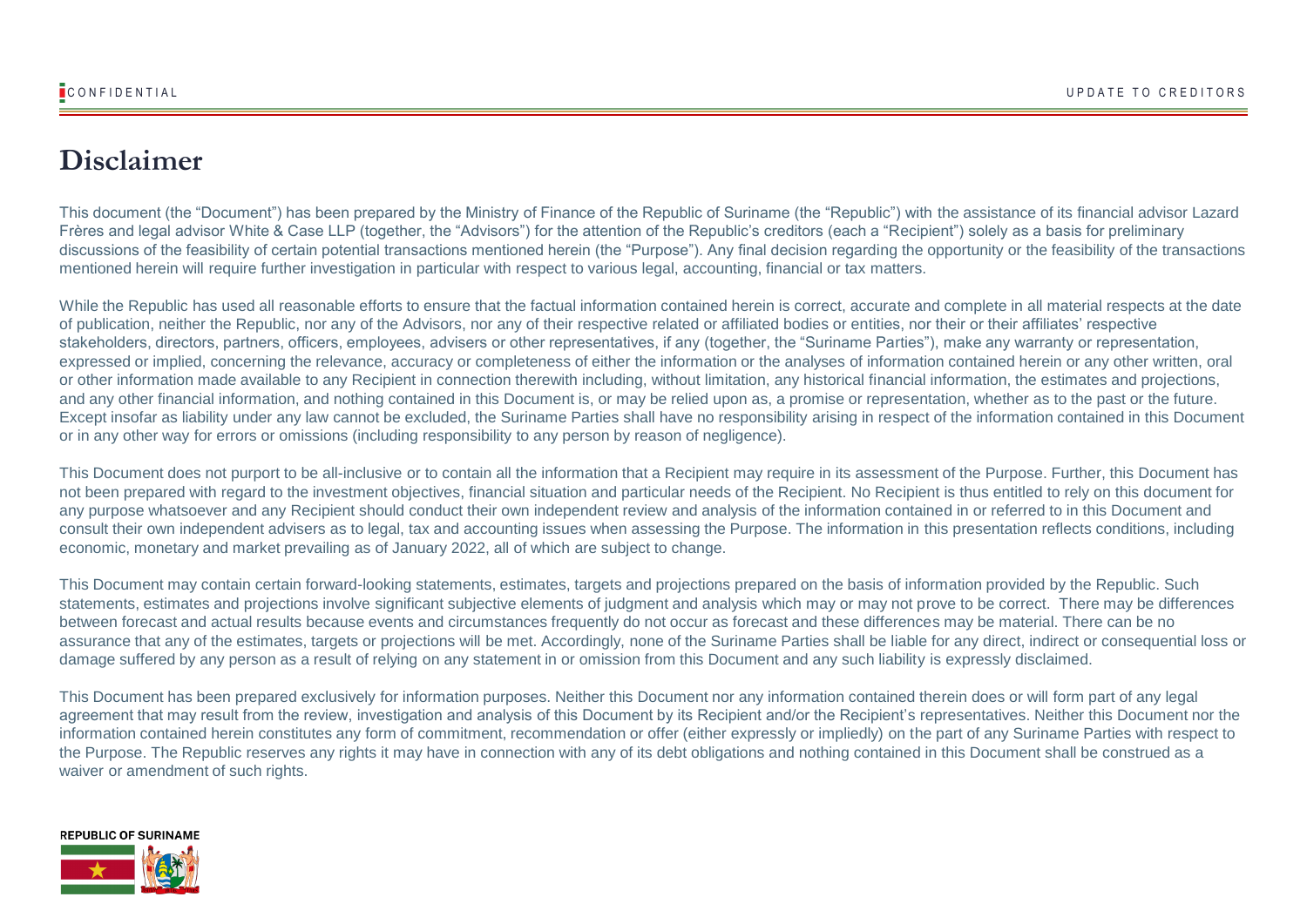## **Table of Contents**

| THE REPUBLIC HAS ACHIEVED A SIGNIFICANT MILESTONE IN RESTORING MACROECONOMIC STABILITY THROUGH THE |  |
|----------------------------------------------------------------------------------------------------|--|
| APPROVAL OF THE IMF PROGRAM BY THE EXECUTIVE BOARD                                                 |  |

II THE IMF PROGRAM ENTAILS STRONG COMMITMENTS FROM THE REPUBLIC, BUT WILL ALSO CATALYZE SUPPORT FROM THE INTERNATIONAL FINANCIAL COMMUNITY 4

III PRINCIPLES OF RESTRUCTURING AND NEXT STEPS 8

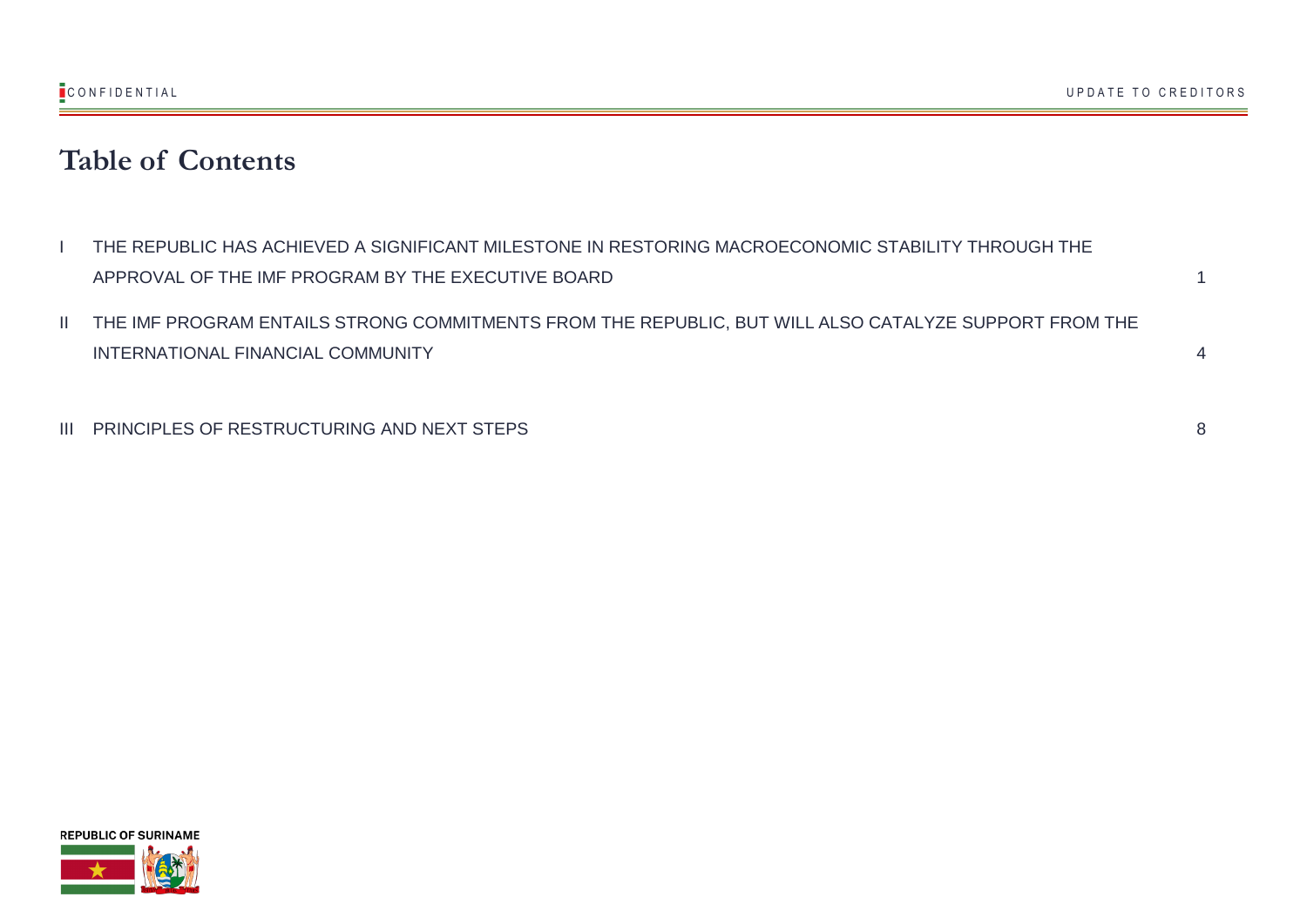



**I The Republic has achieved a significant milestone in restoring macroeconomic stability through the approval of the IMF program by the Executive Board**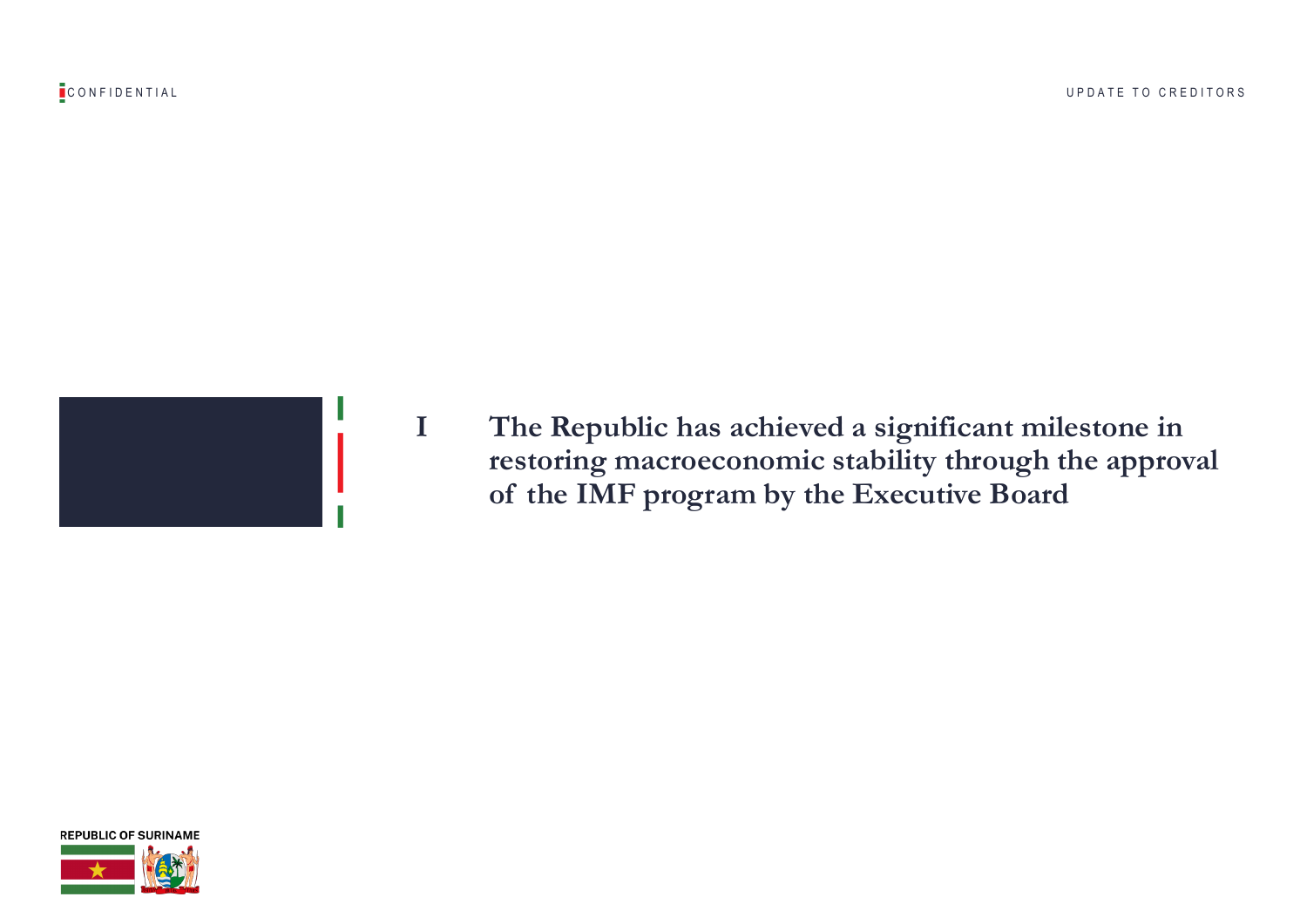## **In December 2021, the IMF Board approved a 36-month Extended Fund Facility ("EFF")**

**This decision unlocked an immediate disbursement equivalent to SDR 39.4 million**





### **Objectives and size**

### ✓ **Objectives**:

- − Support Suriname's authorities' homegrown economic plan aiming to **restore fiscal sustainability while protecting the vulnerable** by expanding social safety net programs
- − Help **bring public debt down** to sustainable levels
- **Upgrade the monetary and exchange rate policy framework**, stabilize the financial system
- − **Strengthen institutional capacity** and **improve governance**
- ✓ **Size:** SDR 472.8m (366.8 percent of quota)

**Review process** ✓ **11 quarterly reviews** are scheduled between **March 2022** and **September 2024**

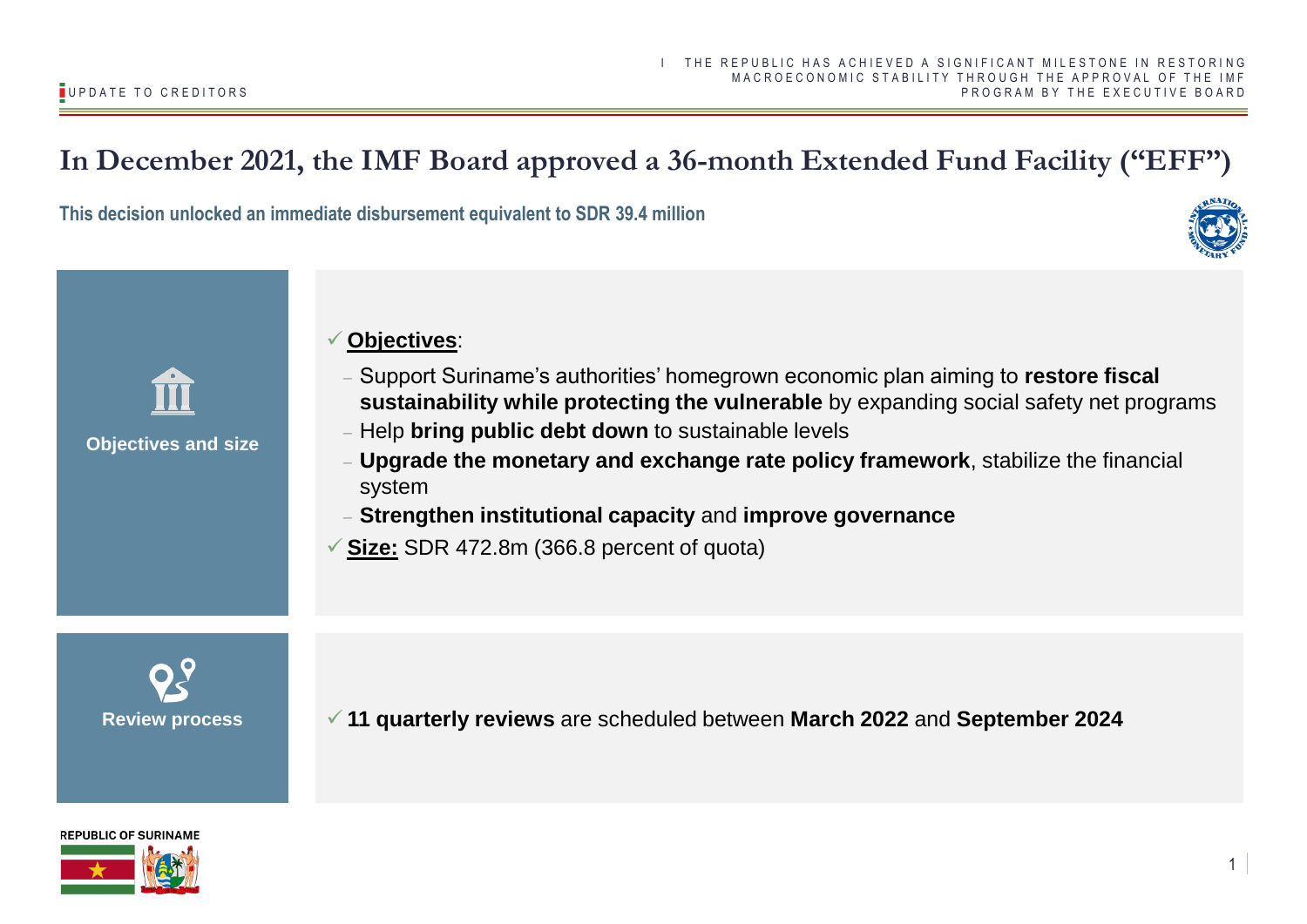**Board approval process has concluded after obtaining official creditors' financing assurances, following the IMF Staff-Level Agreement (April 2021)**

| Key reforms and<br>policy actions              | • The Authorities have delivered on key commitments, including:<br>The adoption by the National Assembly of a 2021 budget consistent with the program parameters, and key fiscal<br>measures (increase of sales tax, VAT implementation, raising the royalty rate on small gold miners, limiting the<br>nominal wage and benefit increase, instituting a timeline to phase out electricity subsidy)<br>$\left( 2\right)$<br>The unification of the official and parallel exchange rates<br>The conclusion of a MoU between the Central Bank of Suriname ("CBvS") and the Ministry of Finance and Planning<br>$\left( 3 \right)$<br>("MoFP") to end new CBvS financing of the Government                                                                                                                                                                                                                                                                |
|------------------------------------------------|--------------------------------------------------------------------------------------------------------------------------------------------------------------------------------------------------------------------------------------------------------------------------------------------------------------------------------------------------------------------------------------------------------------------------------------------------------------------------------------------------------------------------------------------------------------------------------------------------------------------------------------------------------------------------------------------------------------------------------------------------------------------------------------------------------------------------------------------------------------------------------------------------------------------------------------------------------|
| <b>Update of the</b><br><b>Macro-Framework</b> | • The macro fiscal framework has improved, reflecting the early policy actions of the government (fiscal<br>consolidation, unification of the exchange rate) and exogeneous developments (update of the GDP deflator, SDR<br>allocation, post-pandemic recovery)                                                                                                                                                                                                                                                                                                                                                                                                                                                                                                                                                                                                                                                                                       |
| Engagement with<br><b>creditors</b>            | • Following the Staff-Level Agreement, the Republic of Suriname ("RoS") presented the principles and<br>preliminary elements of its restructuring plan (2 June 2021)<br>• The RoS has maintained regular interactions with its creditors, notably to:<br>Gather their feedback on the latest developments: the Authorities outreached to all its creditors and have<br>shared relevant information with all the ones who responded to the outreach<br>Obtain the financing assurances from official creditors:<br>The Authorities have obtained formal financing assurances from Paris Club creditors in September 2021<br>India and China have provided assurances - although less specific than those provided by the Paris Club<br>ii.<br>creditors - that they intend to work with Suriname towards a debt restructuring that will restore sustainability.<br>China and India have consented to Fund financing notwithstanding arrears due to them |
| <b>REPUBLIC OF SURINAME</b>                    | 2                                                                                                                                                                                                                                                                                                                                                                                                                                                                                                                                                                                                                                                                                                                                                                                                                                                                                                                                                      |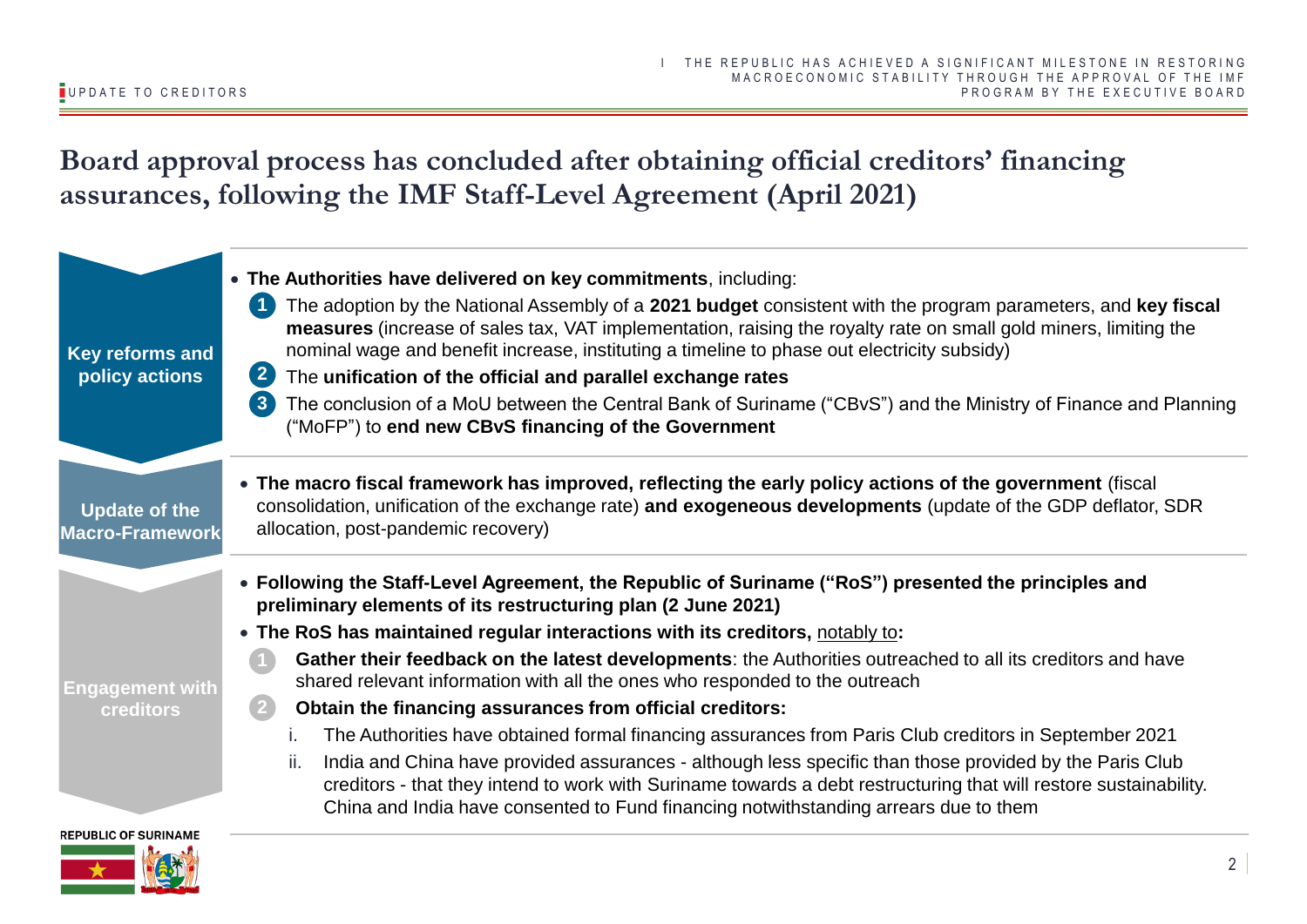## **The macro fiscal framework has improved since the Staff Agreement**

**The macro fiscal framework has been improved on the back of early policy actions of the authorities (fiscal consolidation, unification of the exchange rate) and exogeneous developments (update of the deflator, SDR allocation, post-pandemic recovery). Program projections do not take into account recent oil findings since, according to the IMF, available information so far does not include assurances about the economic viability of these reserves (especially in the absence of clear private sector investment plans to extract these resources)**

|                                                                       | <b>Unit</b> | $2021e^2$ | 2022f <sup>3</sup> | 2023f  | 2024f   | 2025f   | 2026f   | <b>Beyond 2026</b>                                                                   |
|-----------------------------------------------------------------------|-------------|-----------|--------------------|--------|---------|---------|---------|--------------------------------------------------------------------------------------|
| <b>Real Economy</b>                                                   |             |           |                    |        |         |         |         |                                                                                      |
| <b>Nominal GDP</b>                                                    | <b>SRDm</b> | 56,280    | 77,978             | 96,647 | 111,746 | 124,972 | 138,883 |                                                                                      |
| <b>Real GDP Growth</b>                                                | % change    | (3.5)     | 1.8                | 2.1    | 2.7     | 3.0     | 3.0     | Steady growth at 3% over the long<br>term                                            |
| <b>GDP Deflator</b>                                                   | % change    | 52.1      | 36.1               | 21.3   | 12.6    | 8.6     | 7.9     | Inflation expected to gradually<br>decrease to 5% in the long run                    |
| <b>CPI (Avg)</b>                                                      | % change    | 58.6      | 37.9               | 22.2   | 14.1    | 10.0    | 7.9     |                                                                                      |
| <b>Fiscal Sector</b>                                                  |             |           |                    |        |         |         |         |                                                                                      |
| <b>Primary Balance</b>                                                | % of GDP    | (1.3)     | 1.7                | 3.5    | 4.5     | 4.0     | 3.5     | Primary balance projected to<br>converge to 3.5 % of GDP and<br>remain at this level |
| <b>External Sector</b>                                                |             |           |                    |        |         |         |         |                                                                                      |
| % change<br>REER <sup>1</sup><br>4.1<br><b>Mild REER appreciation</b> |             |           |                    |        |         |         |         |                                                                                      |

**The strong conditionality of the program and its conservative underlying assumptions should provide support for the market value of RoS debt once the restructuring is achieved**

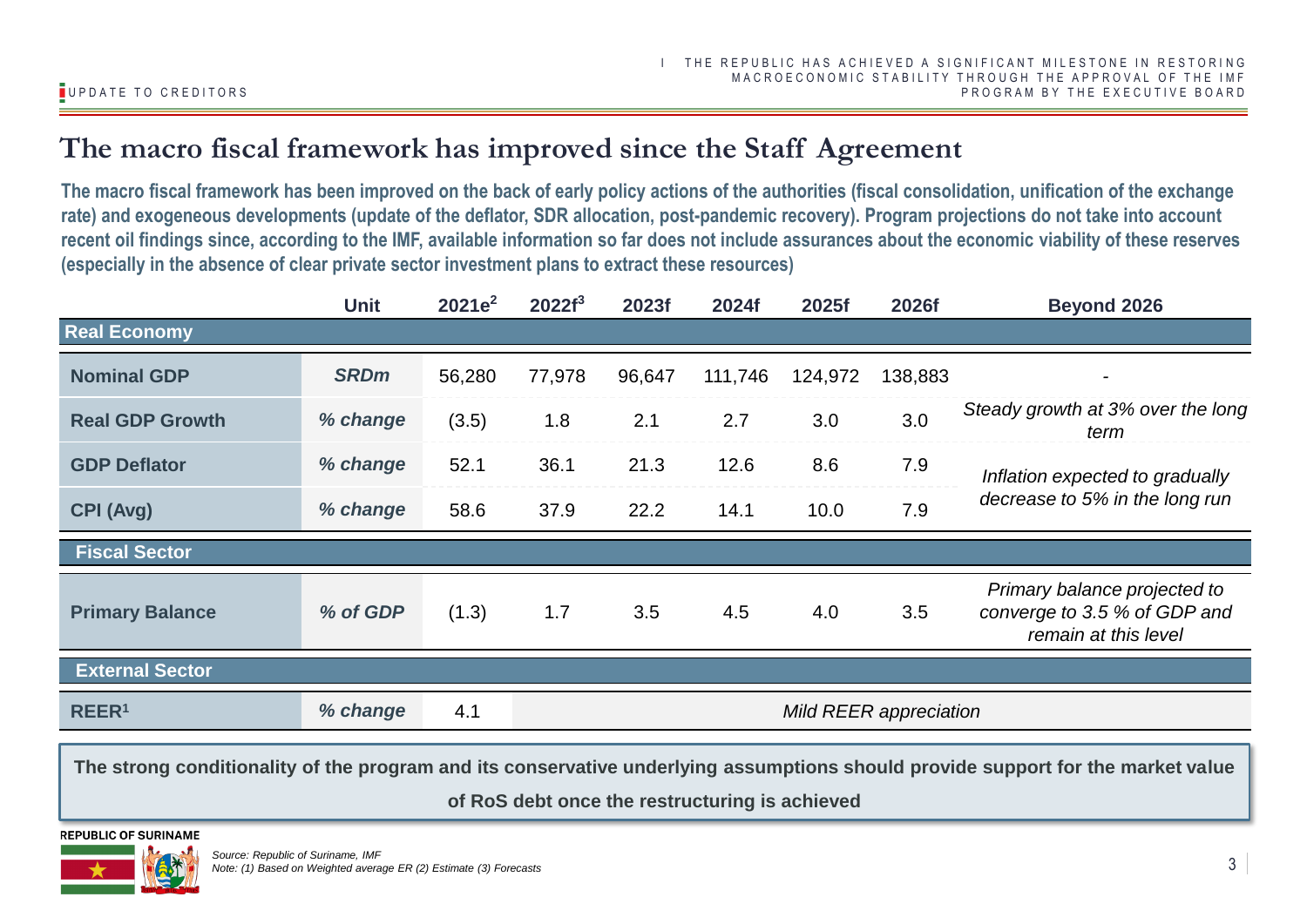



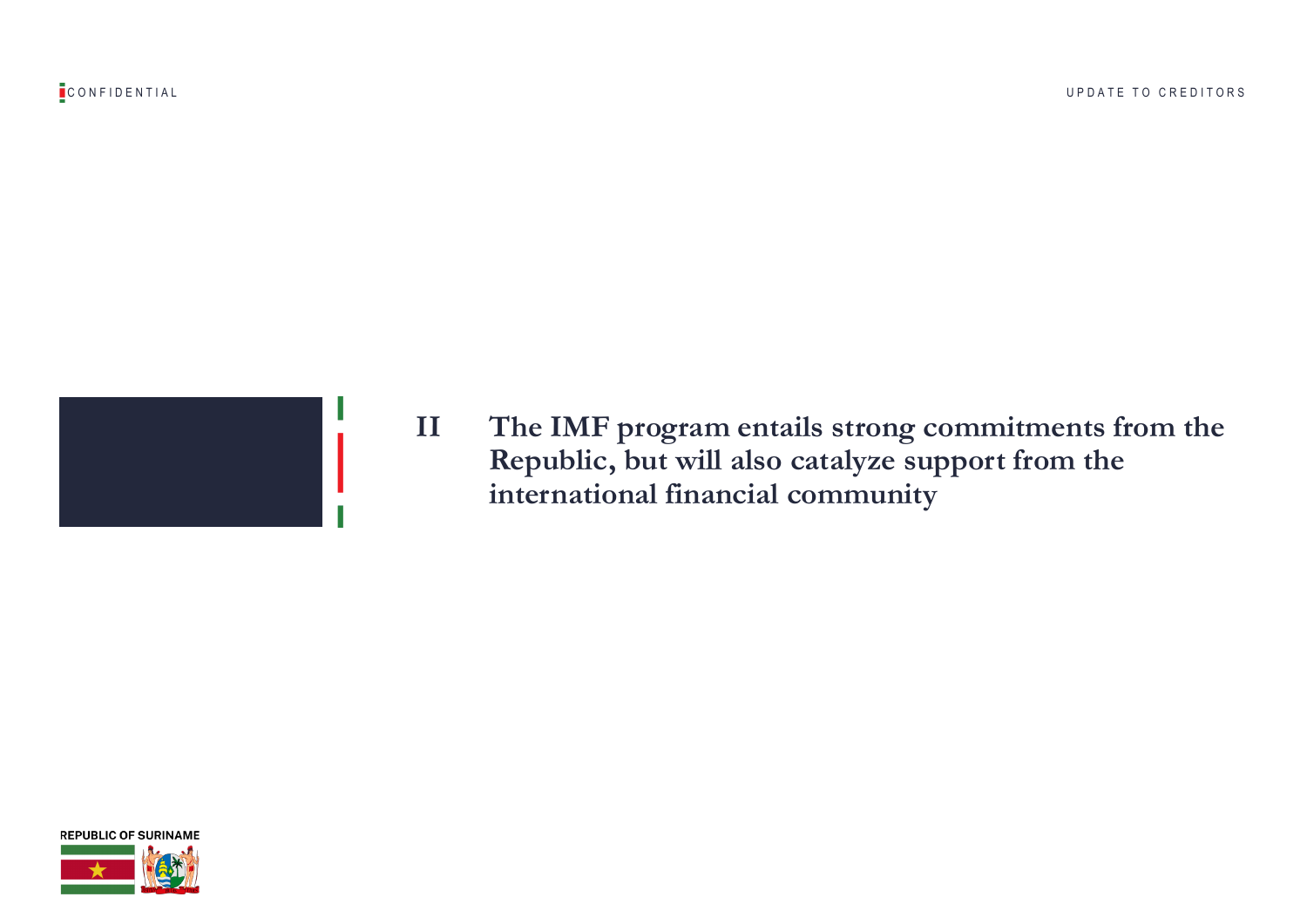## The program entails significant commitments from the Republic – *Ambitious fiscal* **consolidation while protecting the most vulnerable**

### **Key features of the fiscal adjustment plan**

- Increase in the central government primary balance by 14% of GDP by 2024, of which:
	- − 10 percentage points of discretionary fiscal consolidation
	- − remaining adjustment achieved by the expected recovery of the economy and the impact of real depreciation on the fiscal accounts
- The social safety net will be expanded to better protect the vulnerable from the burden of this policy adjustment

### **Key fiscal consolidation policies in the next twelve months**



### **Primary and overall balance trajectory**

*Primary and overall fiscal balances, in % of GDP*



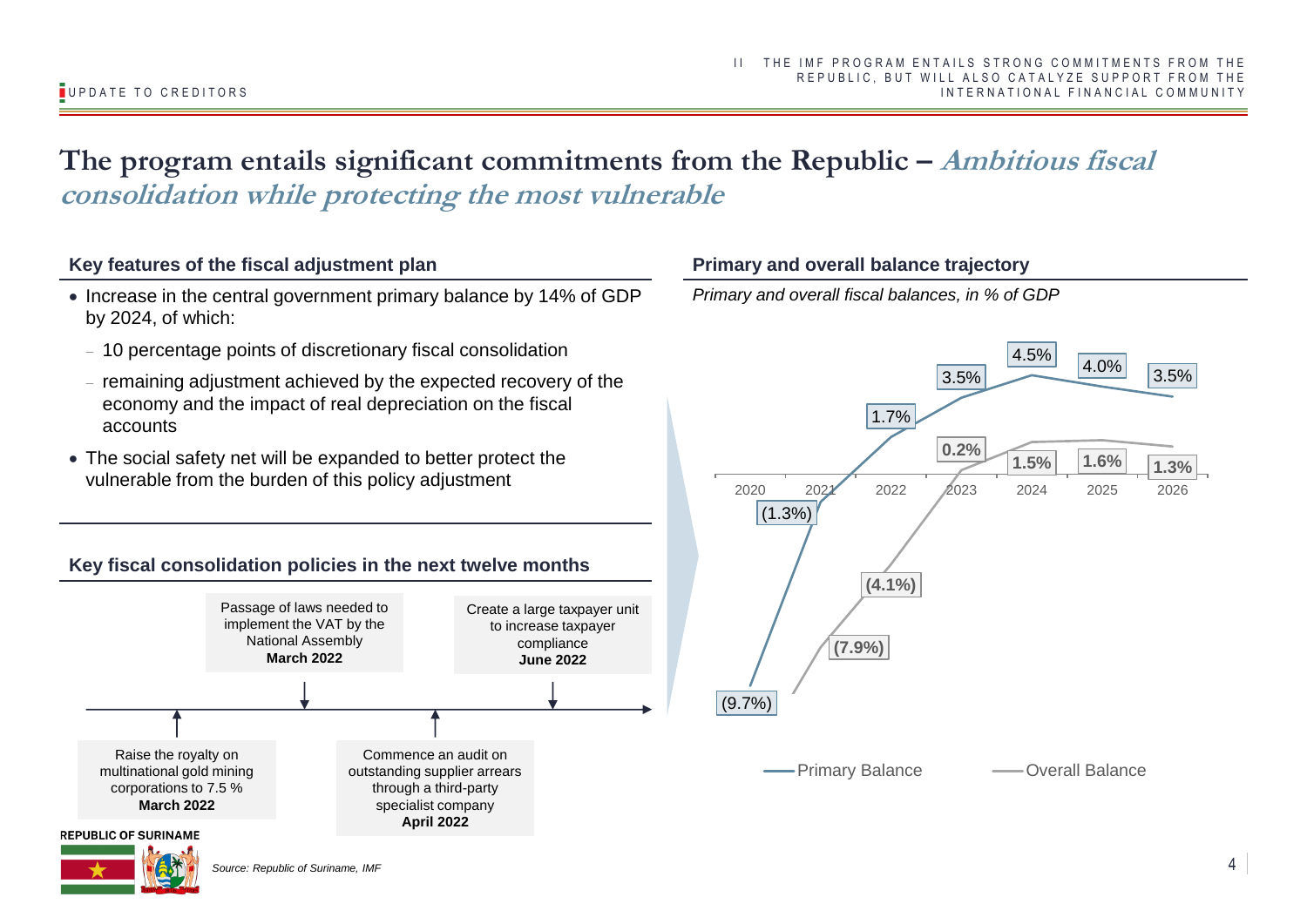## The program entails significant commitments from the Republic – Upgrade of the **monetary and exchange rate frameworks, and stabilization of the financial system**

| <b>Upgrade of the monetary</b><br>policy framework | • The RoS has already concluded a Memorandum of Understanding between the CBvS and Ministry of Finance to end<br>new, gross central bank financing of the government<br>• Since July 2021, the CBvS has been operating monetary policy based on a reserve money anchor, which aim to reduce<br>inflation to 12% by the end of the program |                                                                                                                                                                                                                                                                                                                                                                                                                                                                                                         |                                                                                                                                                                                                                                                                                                                                                                                                                                                                                                                                                                                                                                                     |  |  |  |  |  |
|----------------------------------------------------|-------------------------------------------------------------------------------------------------------------------------------------------------------------------------------------------------------------------------------------------------------------------------------------------------------------------------------------------|---------------------------------------------------------------------------------------------------------------------------------------------------------------------------------------------------------------------------------------------------------------------------------------------------------------------------------------------------------------------------------------------------------------------------------------------------------------------------------------------------------|-----------------------------------------------------------------------------------------------------------------------------------------------------------------------------------------------------------------------------------------------------------------------------------------------------------------------------------------------------------------------------------------------------------------------------------------------------------------------------------------------------------------------------------------------------------------------------------------------------------------------------------------------------|--|--|--|--|--|
| <b>Upgrade of the exchange</b><br>rate framework   | • On 7 June 2021, the CBvS unified the official and parallel exchange rates and allowed the exchange rate to be fully<br>market-determined<br>• The shift to a flexible exchange rate, limited CBvS FX sales, and financing inflows from IFIs will allow foreign reserves to<br>be rebuilt over the course of the program                 |                                                                                                                                                                                                                                                                                                                                                                                                                                                                                                         |                                                                                                                                                                                                                                                                                                                                                                                                                                                                                                                                                                                                                                                     |  |  |  |  |  |
| <b>Stabilization of the</b><br>financial system    | Undertaking a financial audit of<br>the CBvS by an internationally<br>reputable firm to establish the<br>size of the capital shortfall<br><b>June 2022</b>                                                                                                                                                                                | This will confirm the exact size of the recapitalization needs for the CBvS and local banks<br>Undertaking a full asset quality<br>review for the two largest banks by<br>assets size (drawing on the<br>expertise of an internationally<br>reputable specialist firm)<br>September 2022<br>Preparing a plan to recapitalize the CBvS<br>incl. a clear target level of capital, a trigger<br>point for recapitalization, and a binding time<br>frame to complete the recapitalization<br>September 2022 | • The Republic is committed to recapitalize the CBvS and the local Banking Sector according to program guidelines<br>• Work is under way to undertake a comprehensive audit of the CBvS and asset quality reviews of the commercial banks.<br>Undertaking a full asset quality review for<br>the remaining banks (drawing on the<br>expertise of an internationally reputable<br>specialist firm)<br>December 2022<br>Following the asset quality reviews, the<br>CBvS will require banks to submit time-<br>bound recapitalization and restructuring<br>plans for all institutions that are not in full<br>compliance with regulatory requirements |  |  |  |  |  |

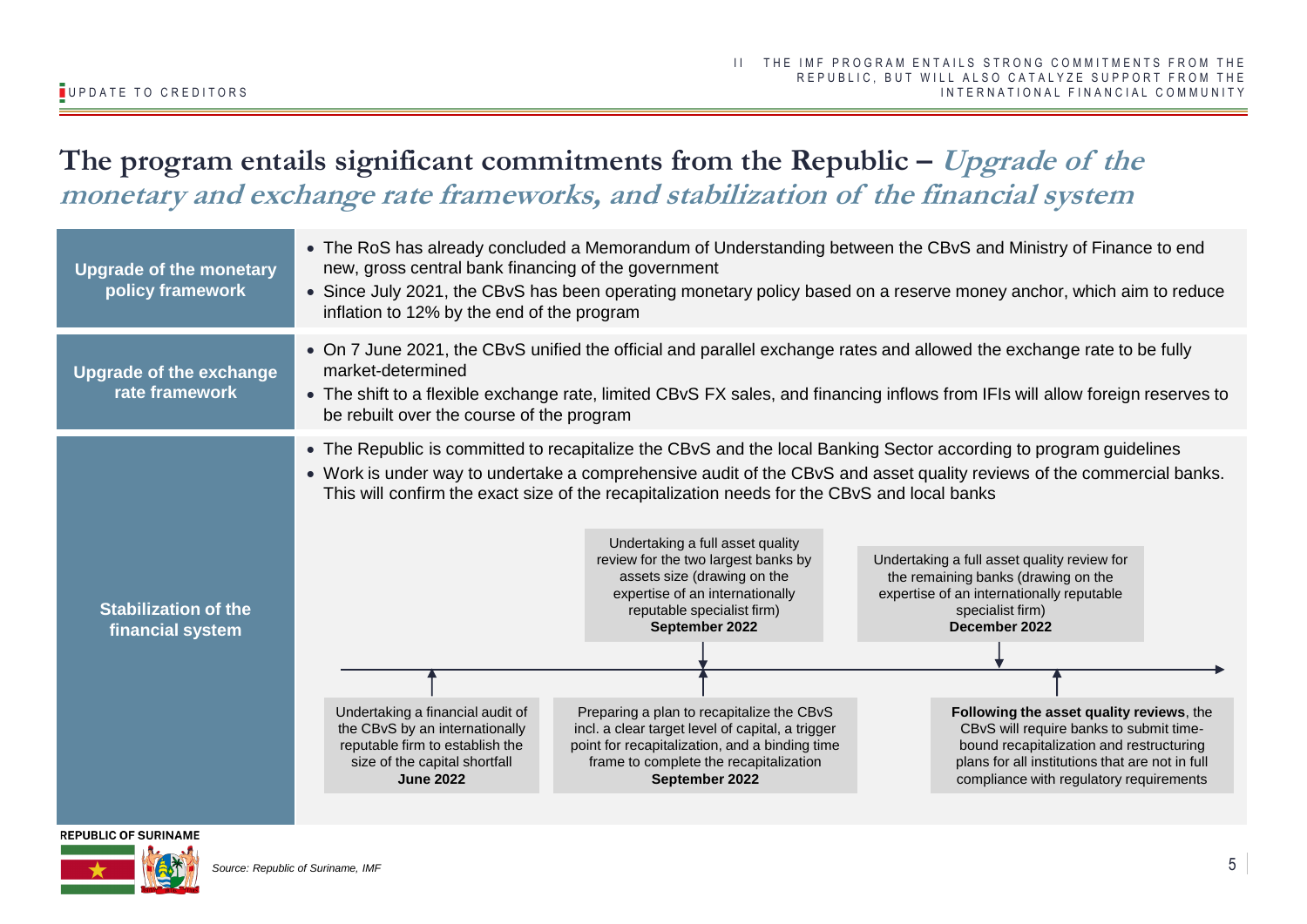### **The program provides a strong anchor for macroeconomic stabilization – Focus on financial and technical assistance from International Financial Institutions (IFIs)**

**The IMF program will have a catalytic role in the mobilization of financial and technical support of international development partners**

**Budget and project support from IFIs**



- **Financial support from IFIs include:** 
	- − USD 500m of budget support to be disbursed over the course of the program
	- − An additional financing envelope dedicated to project support



- **The Republic of Suriname will benefit from major development partners' expertise in a wide range of areas that include:** 
	- Developing feasible options for raising applicable taxes and fees on large-scale gold exporters
	- − Reviewing the expenditure control process
	- Developing a medium-term fiscal strategy
	- Improving capacity for liquidity forecasting, debt management, cash planning, arrear monitoring and commitment control

### **REPUBLIC OF SURINAME**

**Technical assistance**

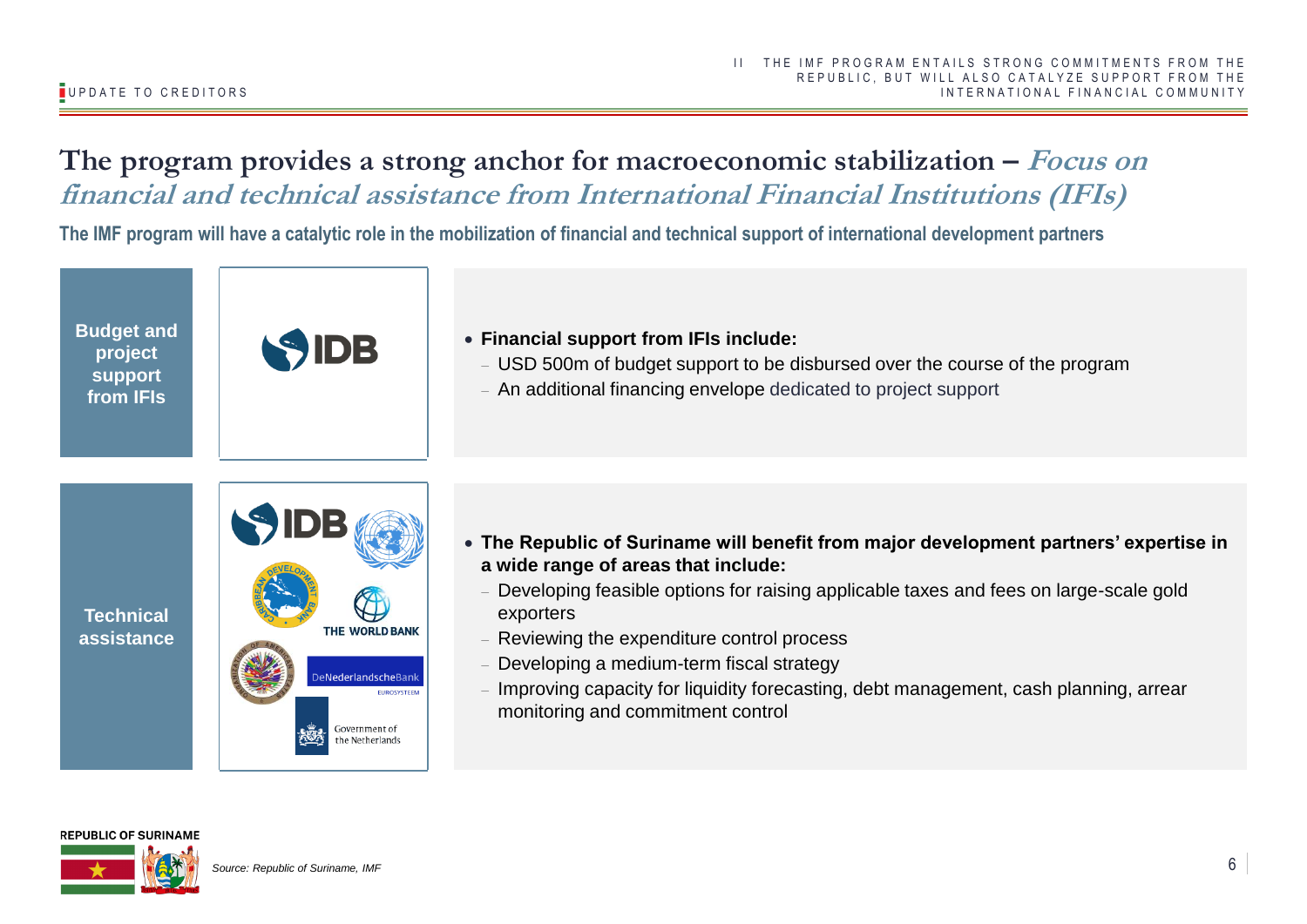## **As part of the program, the Republic committed to bring its debt on a sustainable path and to enhance the availability of debt data**

**The Republic commits to restore debt sustainability in line with program parameters, and will proceed with reforms to improve the frequency, timeliness and quality of debt information**

| <b>DEBT</b><br><b>SUSTAINABILITY</b> | The IMF program seeks to restore debt sustainability through the macroeconomic framework and a debt<br>$\bullet$<br>restructuring. Board approval manifests the support of the international official community for this approach<br>To restore debt sustainability, the Republic commits to achieving the following debt targets, as defined in the IMF<br>$\bullet$<br>program:<br>Reducing public debt <sup>1</sup> to 120% of GDP by 2024 and 60% of GDP by 2035<br>Reducing Gross Funding Needs to an average of 9 % of GDP over 2023-2035, while remaining below the 12% upper<br>limit in any given year |
|--------------------------------------|-----------------------------------------------------------------------------------------------------------------------------------------------------------------------------------------------------------------------------------------------------------------------------------------------------------------------------------------------------------------------------------------------------------------------------------------------------------------------------------------------------------------------------------------------------------------------------------------------------------------|
| <b>DEBT</b>                          | The Republic commits to improve the frequency timeliness, and quality of debt information<br>To that effect, the Republic will notably (i) expand the legal mandate of the Suriname Debt Management Office<br>$\bullet$<br>("SDMO") to include the whole nonfinancial public sector, including all suppliers' arrears, guarantees, and<br>contingent liabilities (by end-June 2022) and (ii) appoint external experts to conduct an audit of domestic<br>supplier arrears (audit to commence by April 2022)                                                                                                     |
| <b>TRANSPARENCY</b>                  | The SDMO will publish central government debt information from January to December 2021 (by end-January<br>$\bullet$<br>2022)<br>The SDMO will publish on a monthly basis, on the SDMO's website, the following information:<br>$\bullet$<br>Central government obligations with a lag of no more than four weeks after the closing of a month (starting in January<br>2022)<br>Full scope of public sector obligations (by June 2022)                                                                                                                                                                          |

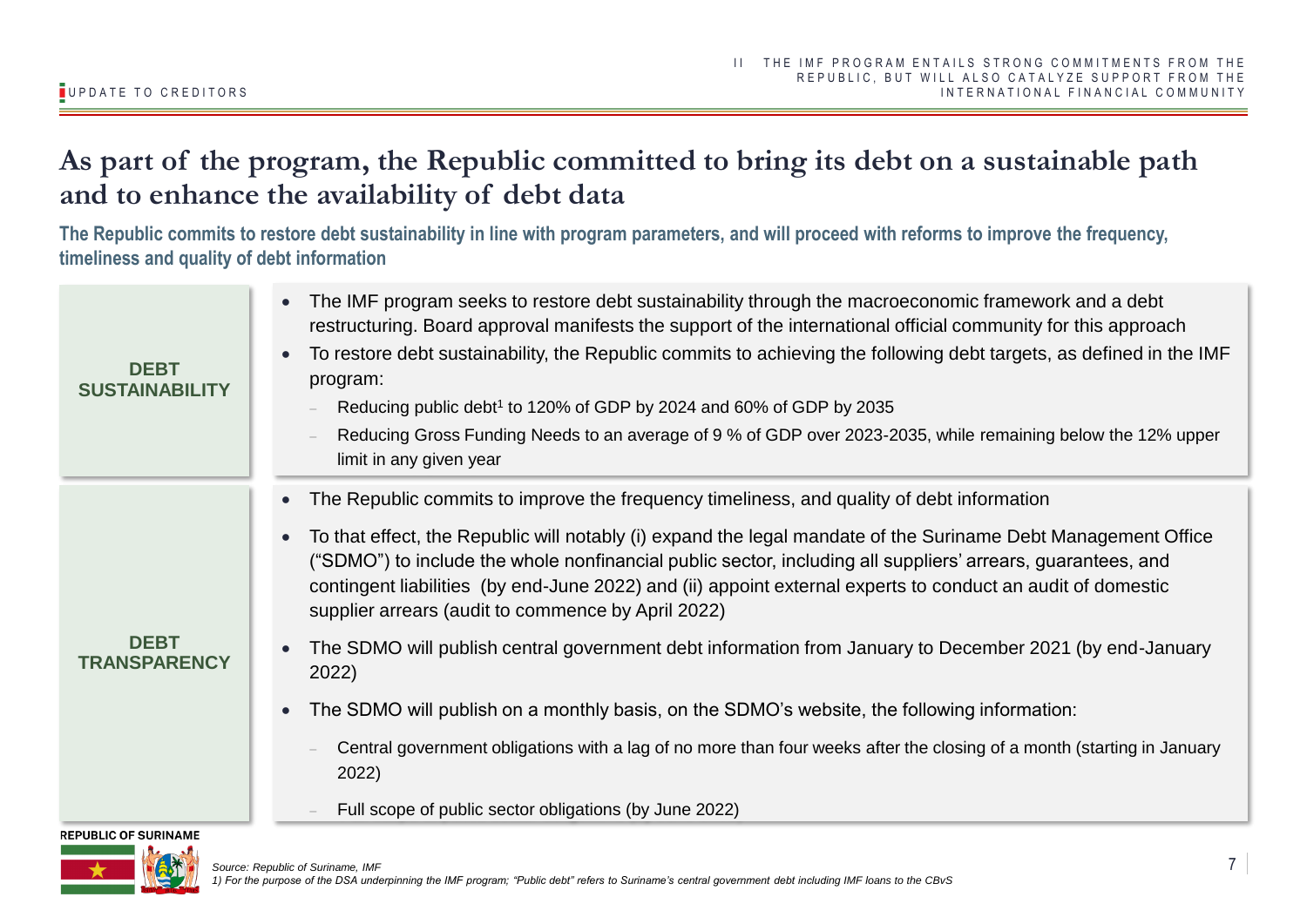

## **III Principles of restructuring and next steps**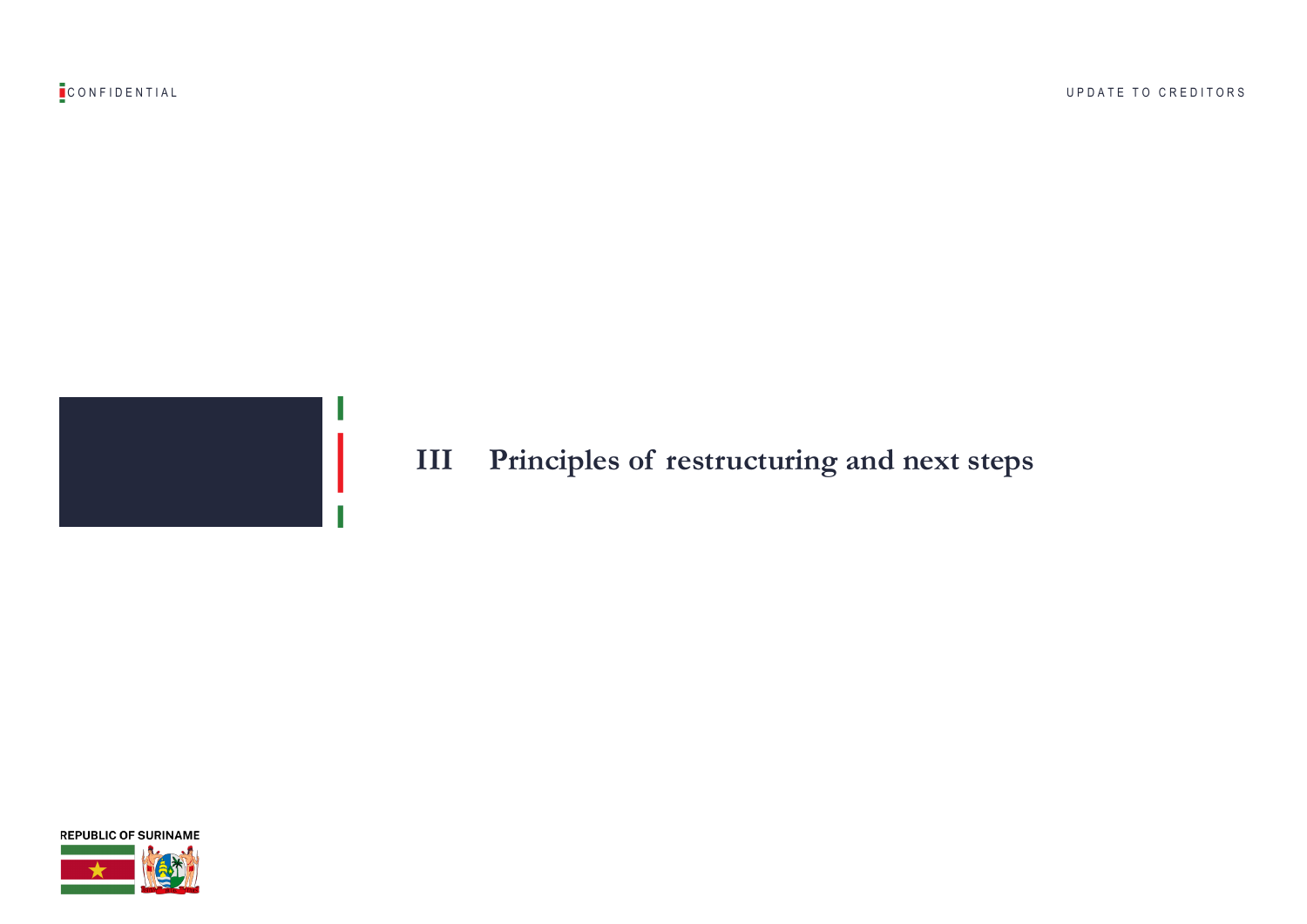## **Reminder of the key principles of our creditor engagement strategy**

• **The Republic intends to pursue discussions with its creditors on the basis of the below principles, that have guided its actions since the beginning of the ongoing process, aiming at restoring the country's economic situation**



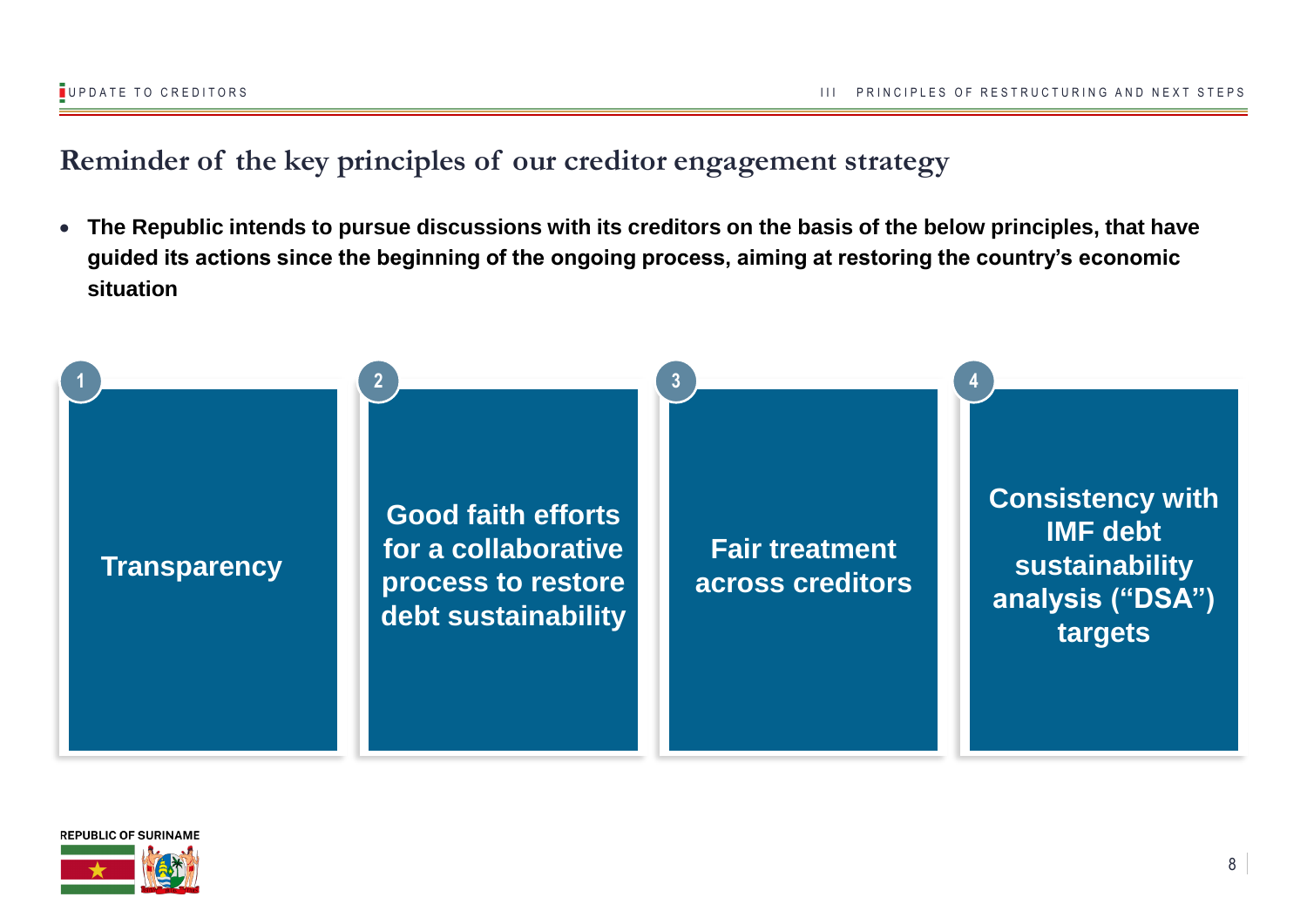## **Considerations on debt restructuring**

- The Republic is committed to repay its debt obligations as much as its economic and social situation allows
- The Republic and its advisors are preparing a restructuring proposal for its various categories of creditors that **will be compatible with DSA targets**
- **There have been significant oil discoveries in Suriname. While they have a transformative potential for the country, they remain uncertain and have consequently not been incorporated in the IMF program macro fiscal framework**
- **Accordingly, the Republic believes that the best way to take into consideration the potentially transformative impact of oil discoveries in Suriname for the repayment of its debt, is through contingent value recovery mechanisms ("VRMs") in addition to a base recovery fixed income instrument**
- **These VRMs will have to be designed to follow the below basic key principles:**
	- The VRM design will aim to compensate creditors for nominal losses as applicable **1**
	- 2 For reasons of political acceptability and fairness, such VRM will be capped in dollar terms and creditors will be compensated after some "first oil" goes to the population of Suriname

The VRM should be viewed as a means to reach a fair and mutually beneficial solution for Suriname and its creditors **3 REPUBLIC OF SURINAME** 

9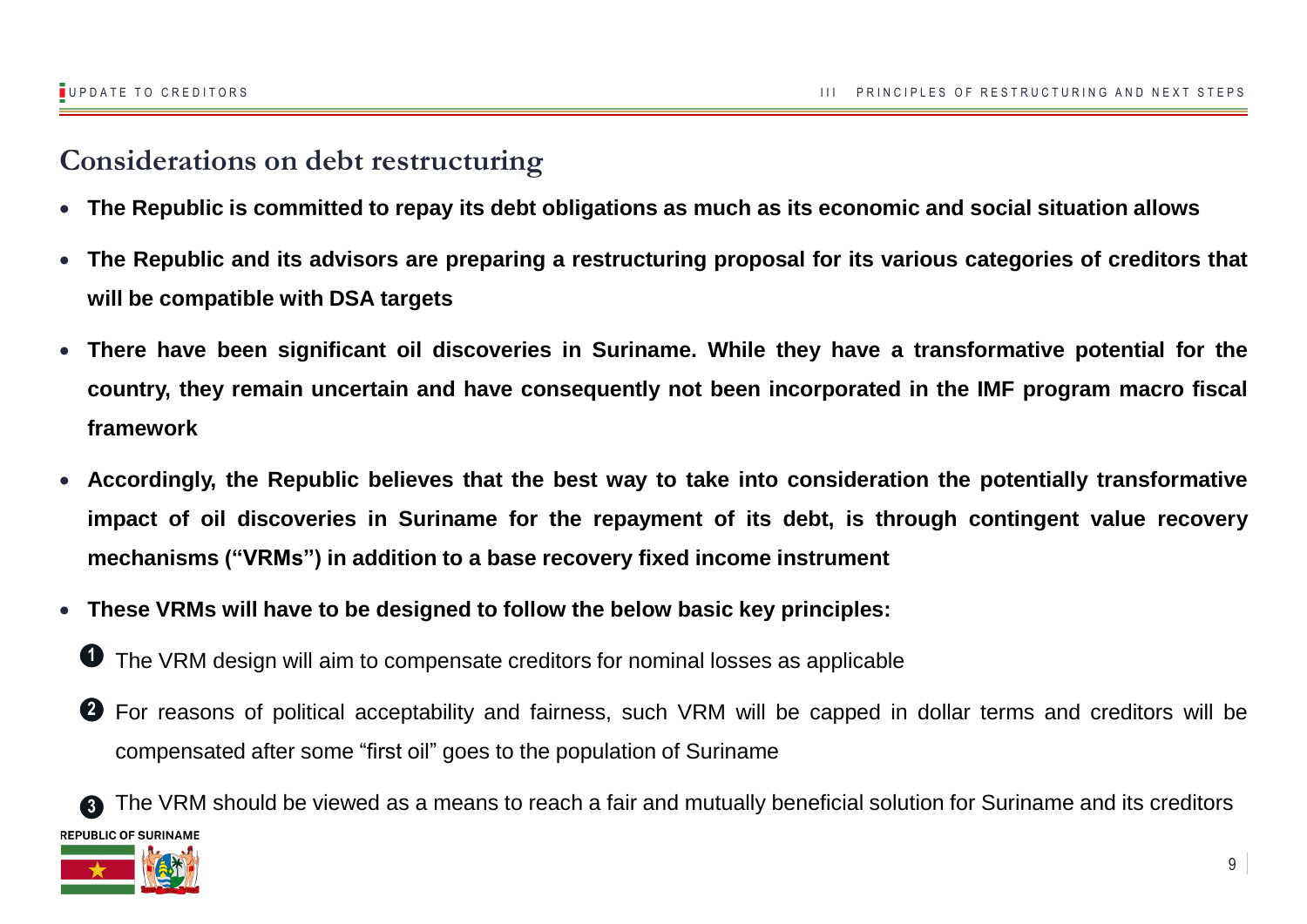## **Overview of next steps of restructuring negotiations**

**The Republic is in the process of reaching out to its external creditors, on the basis of the restructuring assumptions embedded in the program, in order to start negotiations**

### **Key workstreams**